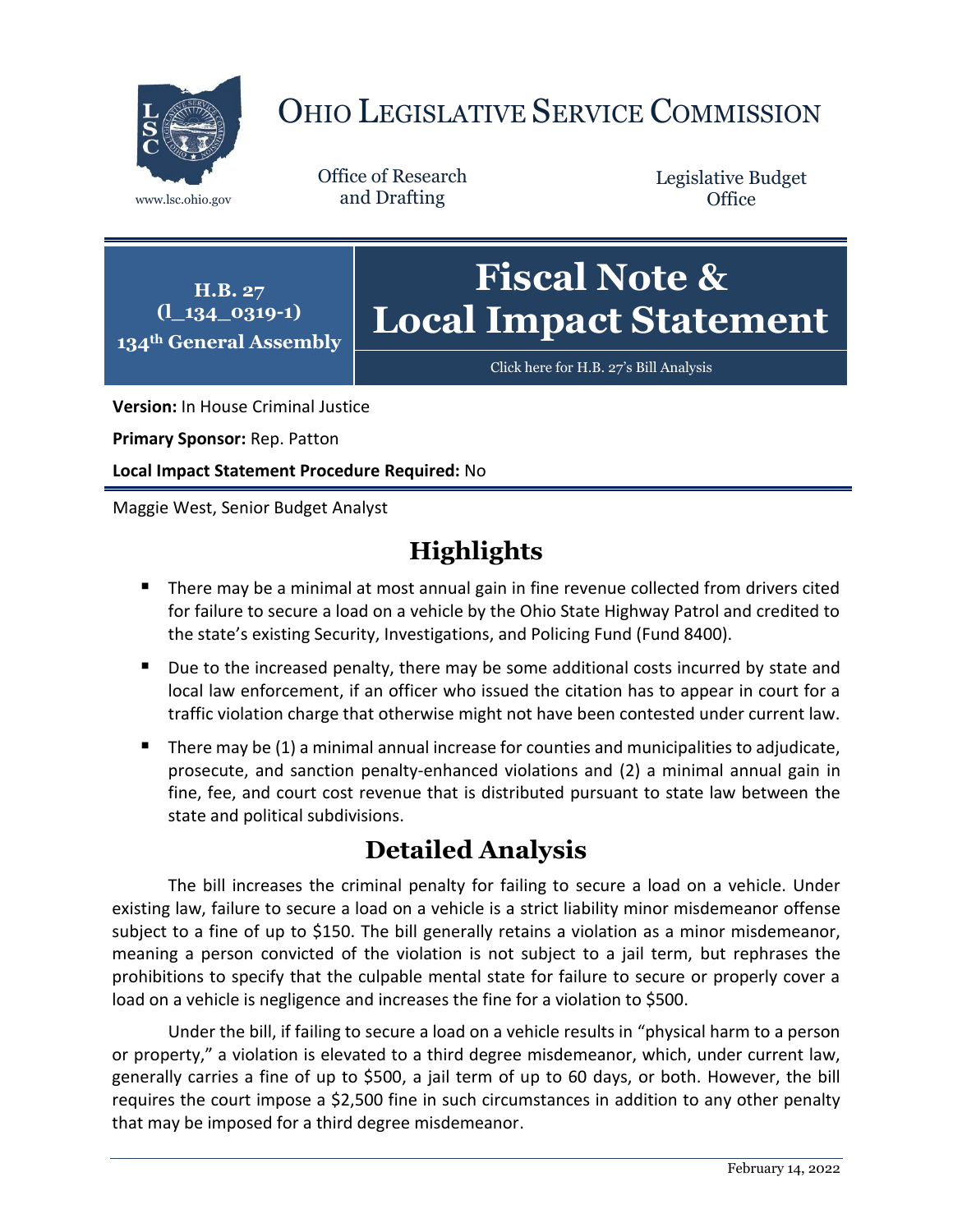| Office of Research and Drafting | LSC | Legislative Budget Office |
|---------------------------------|-----|---------------------------|
|                                 |     |                           |

The bill excludes from the offense vehicles dropping substances to clean or maintain the roadway, farm vehicles, garbage trucks, and commercial motor vehicles (as defined in federal law). The result is that slightly fewer drivers may be charged and sanctioned for failure to secure or cover a load on a vehicle that otherwise may have been the case under current law.

### **Statewide traffic crashes involving unsecured loads**

The following chart summarizes statistics for the number of traffic crashes involving load shifting, falling, or spilling by crash category aggregated for the entire five-year period from calendar years(CYs) 2015 through 2019. There was no significant year-over-year variation. Of the 6,797 total crashes over that period, the majority involved "property damage only" (6,259, or 92.1%). The number of traffic crashes resulting in the issuance of a citation for failure to secure a load on a moving vehicle is unknown.



## **Ohio State Highway Patrol citation activity**

For CYs 2015 through 2019, the Ohio State Highway Patrol, which has statewide enforcement authority, issued 2,791 citations for failure to secure a load on a vehicle, an average of 558 citations per year. The number involving a fatality, injury, or property damage is unknown. The number of citations issued reflects only those issued by the Patrol and does not account for any citations that may have been issued by any of the state's 900 local law enforcement agencies. <sup>1</sup> The citation activity for those agencies is not readily available.

## **Enforcement and adjudication**

In the case of a minor misdemeanor, a law enforcement officer generally does not arrest a person, but instead issues a citation. In lieu of making a court appearance, that person either in person, by mail, or online where available, can waive their right to contest the offense before the court or jury, and pay the total amount of fines, fees, and court costs to the clerk of the court. Minor misdemeanor traffic offenses are frequently resolved in this manner. However, some individuals cited under the bill may be more likely to contest a citation given the increased fine

 $\overline{a}$ 

<sup>1</sup> [https://www.ocjs.ohio.gov/ler/thejob\\_agencies.html.](https://www.ocjs.ohio.gov/ler/thejob_agencies.html)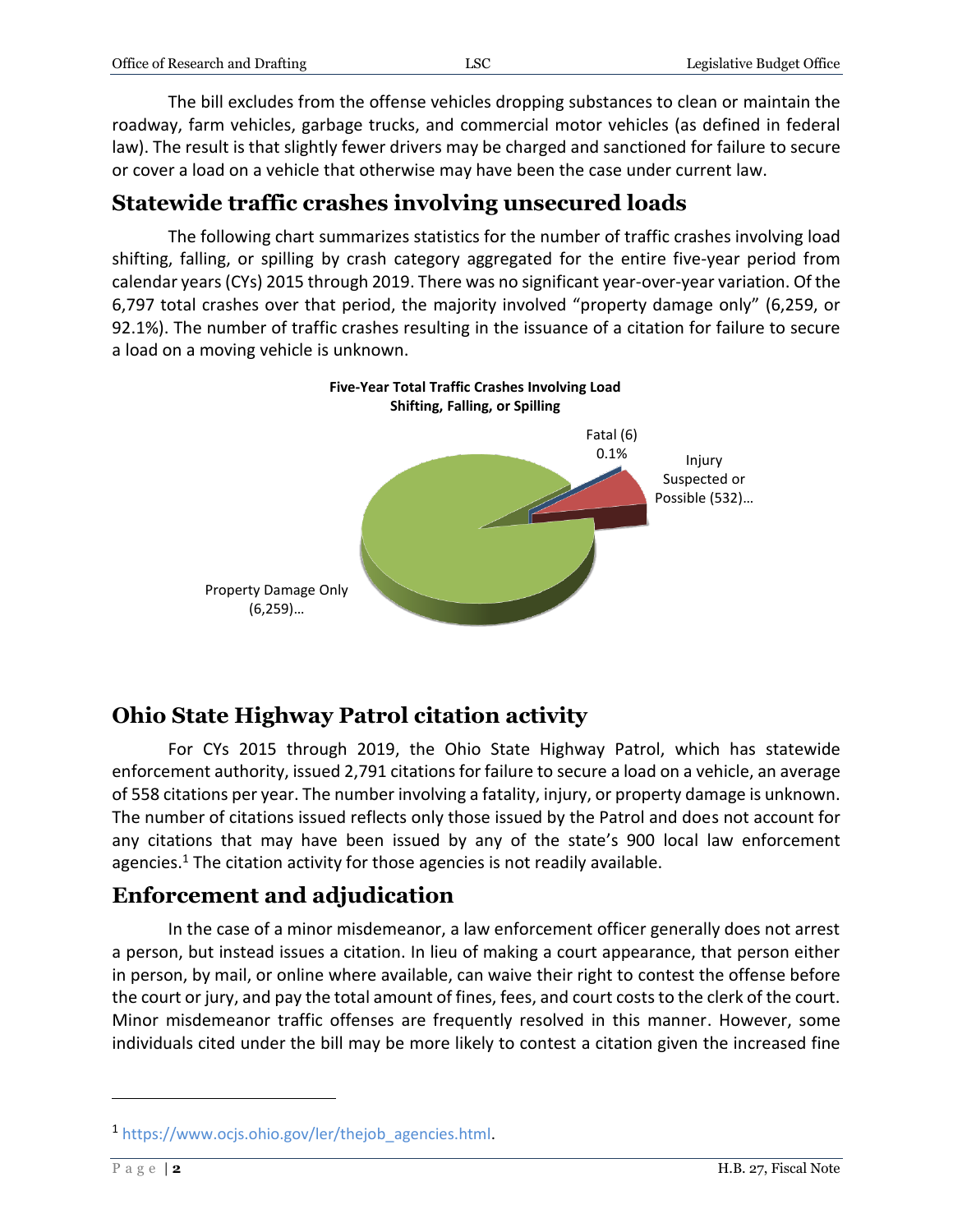and potential jail term. It may take more time and resources for state and local law enforcement and county, municipal, and mayor's courts to dispose of these cases.

Under Ohio's existing traffic law, failure to secure or properly cover a load on a vehicle is a strict liability offense. Strict liability exists when a defendant is liable for committing an action, regardless of what that person's intent or mental state was when committing the action. The bill specifies that the culpable mental state for failure to secure or properly cover a load on a vehicle is negligence. This specification may require a prosecutor to expend additional time and effort to prove that a defendant was negligent.

#### **Sanctioning costs**

For those instances where the failure to secure a load on a vehicle causes physical harm to a person or property, however, the bill could result in some number of additional cases for county, municipal, and mayor's courts to adjudicate, as they may not be resolved by the clerk of courts or local prosecutor prior to a trial. It is also possible that a relatively small number of individuals could end up serving a period of incarceration at a locally operated jail when they otherwise may not have under existing law. Any related increase in incarceration expenses will likely be minimal for any given jurisdiction.

#### **Fines, fees, and court costs**

Because of the bill's increased fine, the state and political subdivisions may experience an increase in their respective portion of fines, fees, and court costs collected for violations of failing to secure a load on a vehicle. The magnitude of any increase experienced would depend upon the number of citations issued and whether those citations involved physical harm to a person or property. The following table shows the fines under H.B. 27, fees, and related court costs imposed for failing to secure a load on a vehicle, as well as the recipients of those amounts.

| H.B. 27 Fine, Fees, and Court Costs for Failure to Secure a Load on a Vehicle |                                                                  |                                                                                                                                                                                                                                                                                                                      |  |
|-------------------------------------------------------------------------------|------------------------------------------------------------------|----------------------------------------------------------------------------------------------------------------------------------------------------------------------------------------------------------------------------------------------------------------------------------------------------------------------|--|
| <b>Financial Penalty</b><br><b>Component</b>                                  | <b>Amount Paid by</b><br><b>Violator</b>                         | <b>Recipient of Amount</b>                                                                                                                                                                                                                                                                                           |  |
| <b>Fine</b>                                                                   | \$500; \$2,500 if<br>physical harm to a<br>person or<br>property | Retained by county if violation of state law<br>Retained by municipality if violation of local ordinance<br>$\blacksquare$<br>Forwarded for deposit into the state Security,<br>$\blacksquare$<br>Investigations, and Policing Fund (Fund 8400) if violator is<br>cited by the Ohio State Highway Patrol             |  |
| Local court costs<br>and fees                                                 | Varies by local<br>jurisdiction                                  | Generally retained by the county or municipality with subject<br>matter jurisdiction over traffic violations                                                                                                                                                                                                         |  |
| State court costs<br>for a moving<br>violation*                               | \$37.50                                                          | Deposited in state treasury as follows:<br>\$25 to the Indigent Defense Support Fund (Fund 5DY0)<br>$\blacksquare$<br>\$9 to the Victims of Crime/Reparations Fund (Fund 4020)<br>٠<br>\$3.40 to the Drug Law Enforcement Fund (Fund 5ETO)<br>$\blacksquare$<br>10¢ to the Justice Program Services Fund (Fund 4P60) |  |

\*An additional \$1.50 goes to the county or municipal indigent drivers' alcohol treatment fund under control of the court.